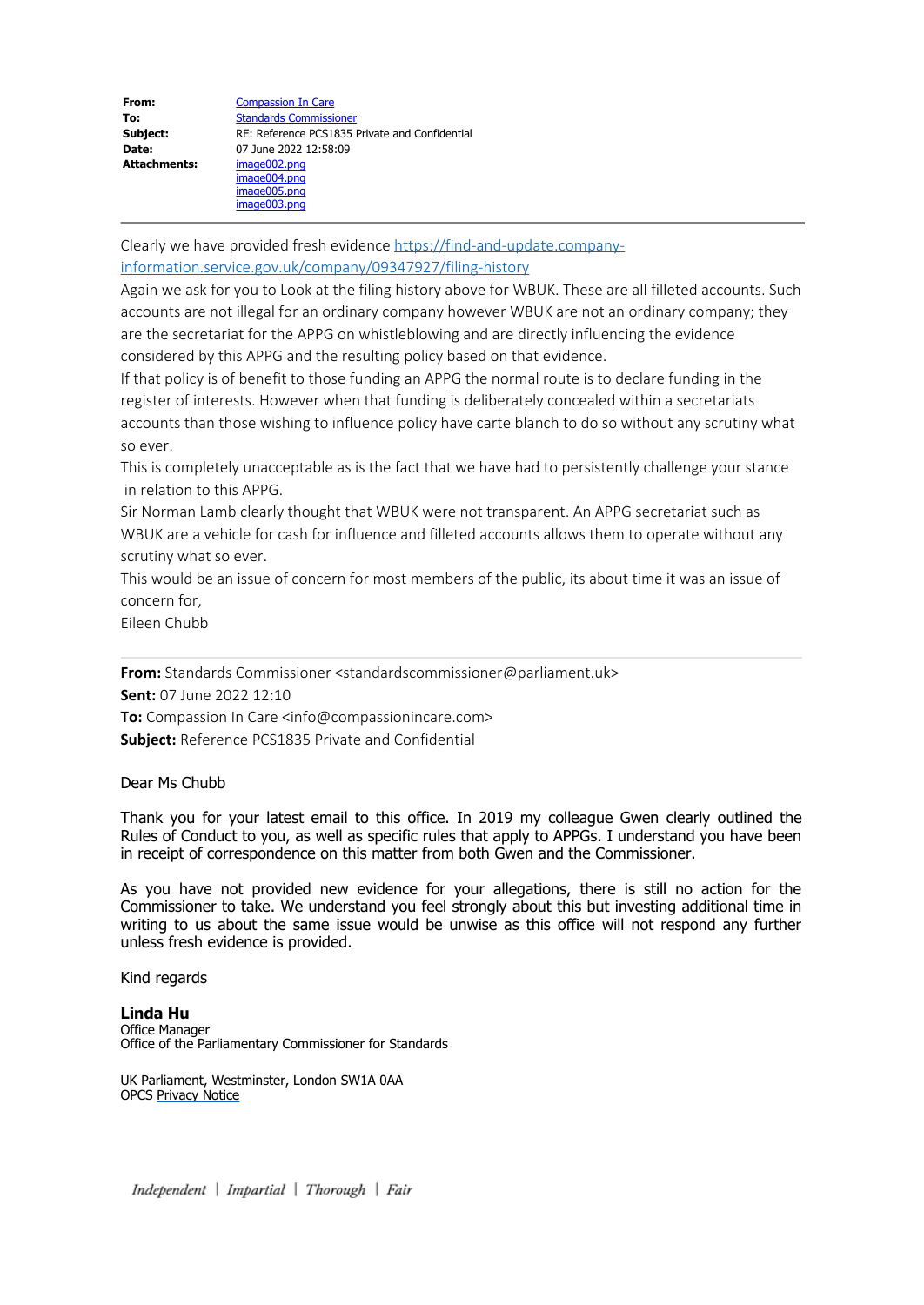**From:** Compassion In Care [<info@compassionincare.com](mailto:info@compassionincare.com)> **Sent:** 31 May 2022 15:18 **To:** Standards Commissioner [<standardscommissioner@parliament.uk](mailto:standardscommissioner@parliament.uk)> **Subject:** official complaint



31st May 2022

To The Parliamentary Commissioner for Standards Our Ref: GravyGate2022

Dear Madame,

I wish to raise the following complaint about the following individuals.

John Penrose MP. I wrote to John Penrose MP on the 16<sup>th of</sup> March 2022, in his official Capacity as "Corruption Tsar" I forwarded comprehensive evidence in relation to the APPG on Whistleblowing. Mr Penrose has not responded at all.

Mr Penrose has not been transparent regarding his association with members of the APPG and a recently published FOI by Dr Minh Alexander discloses the extent of these associations.

As corruption Tsar it's bad enough to completely ignore evidenced concerns of wrongdoing but to discover this individual is closely associating with those involved in the same wrong doing is beyond the pale.

As John Penrose is aware of all the following, we suggest that his appointment as "Corruption Tsar" says much about those who made such an appointment in the first place.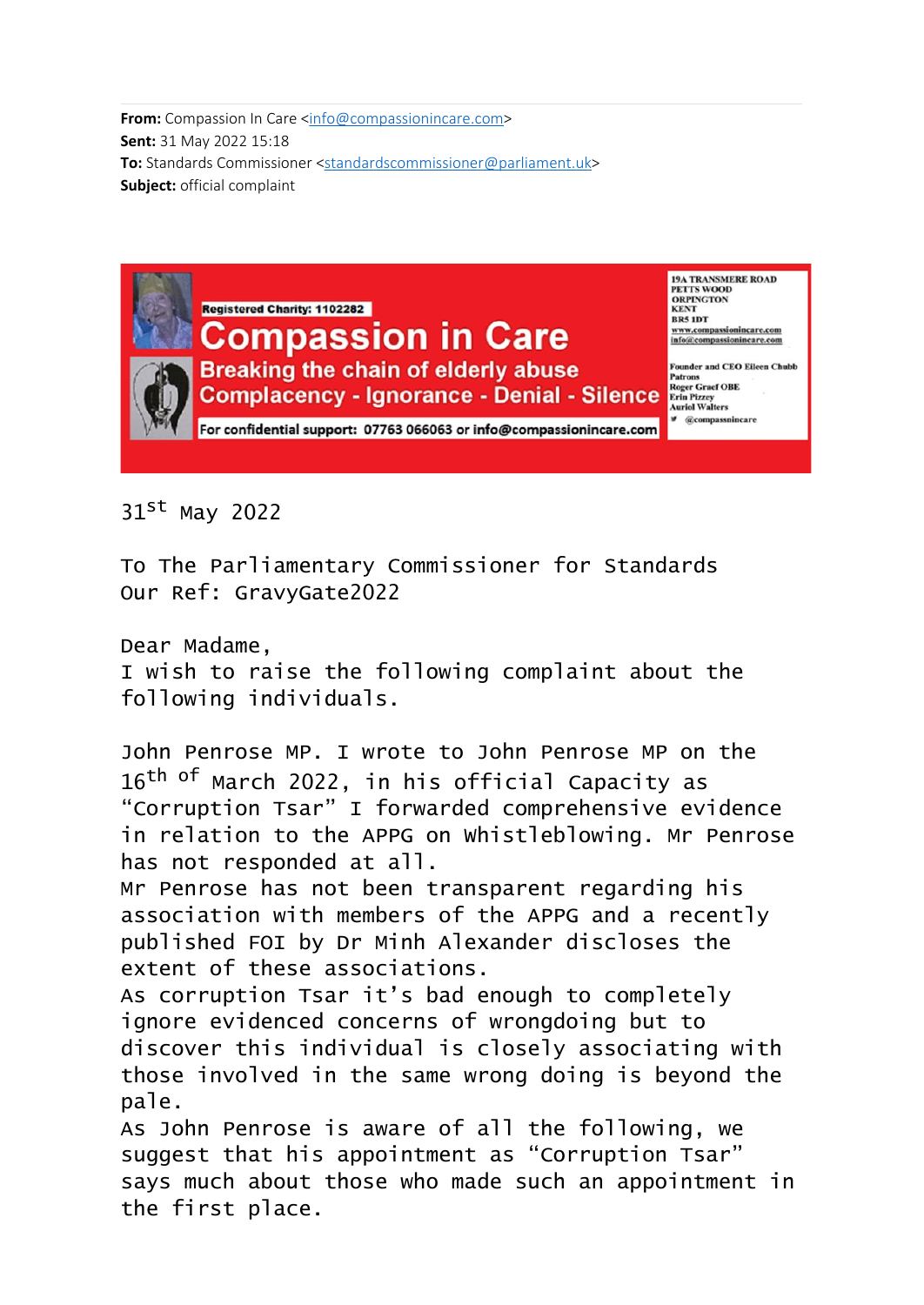Regarding the APPG on whistleblowing and all its past and current members we raise the following, The secretariate WBUK provides a staff member to Mary Robinson MP and the APPG on whistleblowing, however as the secretariat WBUK only ever publish filleted accounts, who is paying for this benefit? And why is this information being withheld from public scrutiny? The secretariat to this APPG has a parliamentary pass and has made numerous public statements describing themselves as directly influencing the policy and strategy of the APPG on Whistleblowing. WBUK only produce filleted accounts which, whilst legal should certainly not be allowed when that company is a secretariat to an APPG; especially one which is embroiled in the scandal that this APPG is directly involved in.

It means there is absolutely no scrutiny of a groups secretariates funding, effectively allowing vested interests to hide its funding and influence in a secretariats company accounts.

Should WBUK accounts when examined show any funding what so ever from the compliance industry or any US law firm, then given the fact the law and policy that is currently being advocated by this APPG will bring huge financial gain to the compliance and legal industry, then this is cash for influence. The introduction through surreptitious and completely dishonest means of such a law by concealing the cash for influence in a secretariats bank account is surely in breach of all of the Nolan principles. The fact that both the APPG on whistleblowing and its secretariate have sought to silence this charity raising such valid evidenced concerns by means of repeated malicious allegations is also in breach of the Nolen principles.

There is also the matter of who has paid for the numerous platforms that WBUK have had to pay substantial amounts to be allowed to speak at. We have no concerns whatsoever regarding what portcullis emblem this APPG use, all our concerns relate to the fact this APPG is able to operate at all given all the facts.